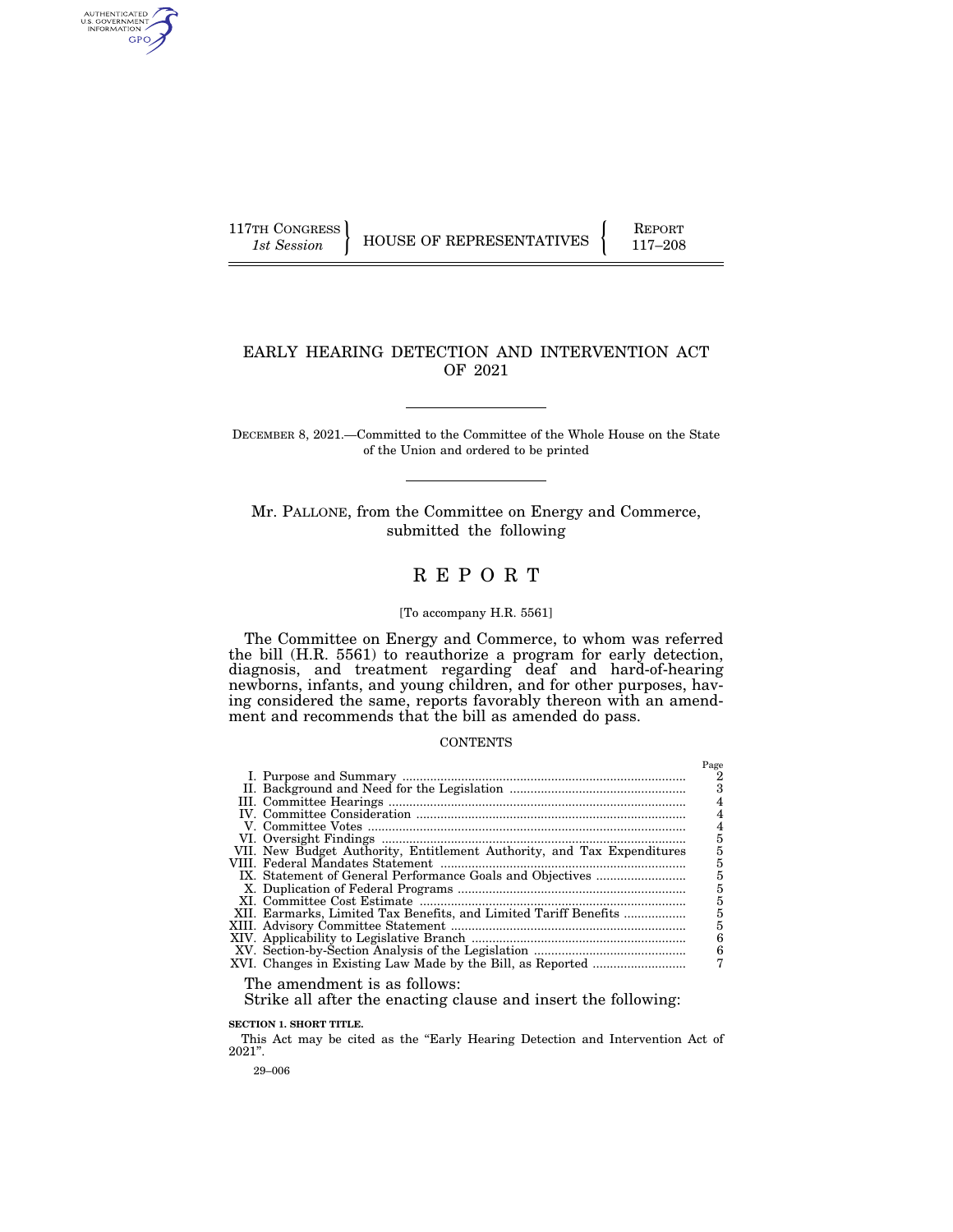#### **SEC. 2. REAUTHORIZATION OF PROGRAM FOR EARLY DETECTION, DIAGNOSIS, AND TREAT-MENT REGARDING DEAF AND HARD-OF-HEARING NEWBORNS, INFANTS, AND YOUNG CHILDREN.**

Section 399M(f) of the Public Health Service Act (42 U.S.C. 280g–1(f)) is amended—

(1) in paragraph (1), by striking ''\$17,818,000 for fiscal year 2018, \$18,173,800 for fiscal year 2019, \$18,628,145 for fiscal year 2020, \$19,056,592 for fiscal year 2021, and \$19,522,758 for fiscal year 2022'' and inserting ''\$17,818,000 for each of fiscal years 2022 through 2026'';

(2) in paragraph (2), by striking ''\$10,800,000 for fiscal year 2018, \$11,026,800 for fiscal year 2019, \$11,302,470 for fiscal year 2020, \$11,562,427 for fiscal year 2021, and \$11,851,488 for fiscal year 2022'' and inserting ''\$16,000,000 for each of fiscal years 2022 through 2026''; and

 $(3)$  in paragraph  $(3)$ , by striking "fiscal years 2011 through 2015" and inserting ''fiscal years 2022 through 2026''.

**SEC. 3. GAO STUDY ON STATE EARLY HEARING DETECTION AND INTERVENTION PROGRAMS.** 

(a) IN GENERAL.—The Comptroller General of the United States shall conduct a study reviewing State early hearing detection and intervention (in this section referred to as "EHDI") programs. Such study shall-

(1) analyze how information collected through such programs informs what is known about EHDI activities to ensure that newborns, infants, and young children have access to timely hearing screenings and early interventions, including information on any disparities in such access;

(2) analyze what is known about how parents use State EHDI websites to seek health and programmatic guidance related to their child's hearing loss diagnosis; and

(3) identify efforts and any promising practices of the Centers for Disease Control and Prevention, the Health Resources and Services Administration, the National Institute on Deafness and Other Communication Disorders, and State EHDI programs—

(A) to address disparities in outreach for, or access to, timely hearing screenings and early interventions; and

(B) to ensure that EHDI follow-up services are communicated and made available to medically underserved populations, including racial and ethnic minorities.

(b) REPORT.—Not later than two years after the date of the enactment of this Act, the Comptroller General shall—

 $(1)$  complete the study under subsection  $(a)$  and submit a report on the results of the study to—

(A) the Committee on Energy and Commerce of the House of Representatives; and

(B) the Committee on Health, Education, Labor, and Pensions of the Senate; and

(2) make such report publicly available.

### I. PURPOSE AND SUMMARY

H.R. 5561 amends the Public Health Service Act to reauthorize early detection, diagnosis, and intervention (EHDI) programs for deaf and hard-of-hearing newborns, infants, and young children at Health Resources and Services Administration (HRSA), the Centers for Disease Control and Prevention (CDC), and the National Institutes for Health (NIH) for fiscal years 2022 through 2026. H.R. 5561 also requires the Comptroller General of the United States (GAO) to conduct a study within two years of enactment on current information on EHDI activities, parent interactions with state EHDI websites, and best practices for addressing disparities in outreach and access to timely hearing screenings and early interventions as well as follow-up services.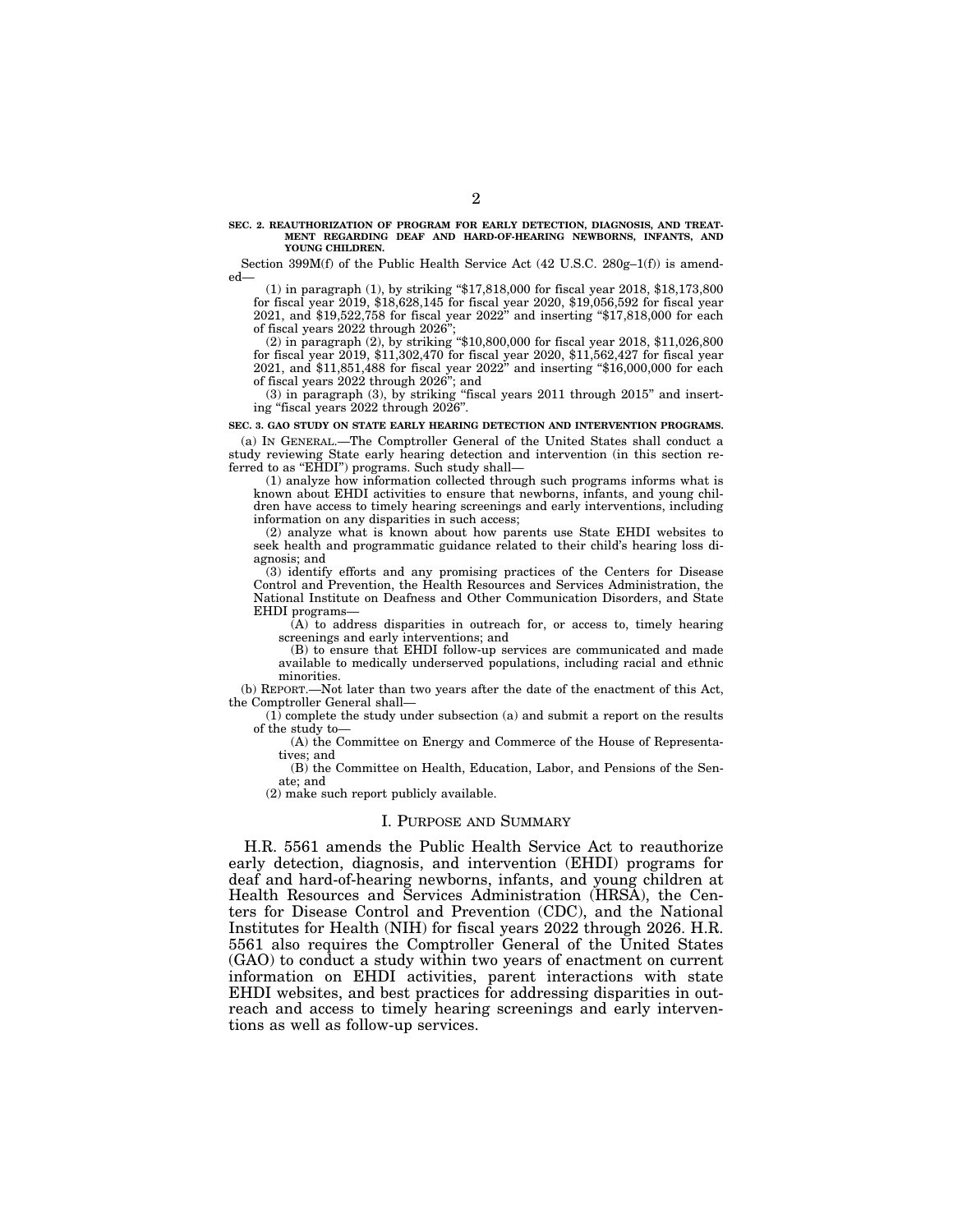### II. BACKGROUND AND NEED FOR LEGISLATION

Congenital hearing loss refers to hearing loss that is present at birth.<sup>1</sup> It is the most common birth defect with no currently available cure.2 According to recent CDC data, the prevalence of congenital hearing loss in 2019 was 1.7 per 1,000 babies screened for hearing loss.<sup>3</sup> Put differently, nearly 6,000 U.S. infants born in 2019 were identified early with permanent hearing loss.4

Undetected and untreated hearing loss is linked with academic underachievement, as well as delays in speech, language, social, and emotional development.<sup>56</sup> For this reason, timely diagnosis and treatment is critical to ensuring that all children with hearing loss have the same opportunities to succeed as their hearing peers. Research has found that children whose hearing loss is identified by six months of age have significantly better receptive and expressive skills than children whose hearing loss is identified later.<sup>7</sup> Additionally, children identified for hearing loss that receive treatment within three- to six-months post-birth, respectively, develop better vocabularies than children who are identified and treated for hearing loss at later times.<sup>8</sup>

Hearing loss screening and early intervention were not regular practice in the early 1990s. Prior to 1993, only one in 10 newborns were screened for hearing loss.9 In 2000, Congress passed and has subsequently reauthorized federal EHDI programs at HRSA, CDC, and NIH.10 These programs support the development of State and territory programs and systems of care that identify and support children who are deaf or hard of hearing by delivering screening, diagnosis, and early intervention services.<sup>11</sup> EHDI ensures that children who are deaf and hard of hearing are identified at an early age through appropriate newborn, infant, and early childhood screening and receive optimal intervention care to enhance language, literacy, cognitive, social, and emotional development.12

Rates of EHDI services have significantly increased in the last 20 years. In 2018, data from CDC reported that 97 percent of all infants were screened prior to one month of age, 77.1 percent of infants received audiological evaluations and diagnoses by three

<sup>1</sup> American Speech-Language-Hearing Association, *Hearing Loss at Birth (Congenital Hearing Loss*) (https://www.asha.org/public/hearing/congenital-hearing-loss/) (accessed November 30,

<sup>2021). 2</sup> Justine M. Renauld and Martin L. Basch, *Congenital Deafness and Recent Advances Towards Restoring Hearing Loss*, Current Protocols (Mar. 29, 2021) (https://doi.org/10.1002/cpz1.76). 3 Centers for Disease Control and Prevention, Data and Statistics About Hearing Loss in Chil-

dren (June 10, 2021) (https://www.cdc.gov/ncbddd/hearingloss/data.html).<br><sup>4</sup>Id. <sup>5</sup> See Note 4.

<sup>5</sup>*See* Note 4. 6 Xidong Deng, Marcus Gaffney, and Scott D. Grosse, *Early Hearing Detection and Intervention in the United States: Achievements and Challenges in the 21st Century, China CDC Weekly* (May 22, 2020) (https://doi.org/10.46234/ccdcw2020.097).

<sup>&</sup>lt;sup>7</sup> See Note 3. 8 Centers for Disease Control and Prevention, *Giving Every Child the Gift of Words* (June 21,  $2021$ ) (https://www.cdc.gov/ncbddd/hearingloss/features/feature-vocabulary-hearingloss.html).

<sup>&</sup>lt;sup>9</sup> Health Resources and Services Administration, *Early Hearing Detection and Intervention* (mchb.hrsa.gov/maternal-child-health-initiatives/early-hearingdetection-and-intervention.html)

<sup>(</sup>accessed October 12, 2021).<br>
<sup>10</sup> Hearing Loss Association of America, Early Hearing and Intervention Act (EHDI) (accessed October 12, 2021) (https://www.hearingloss.org/programs-events/advocacy/know-your-rights/<br>
early-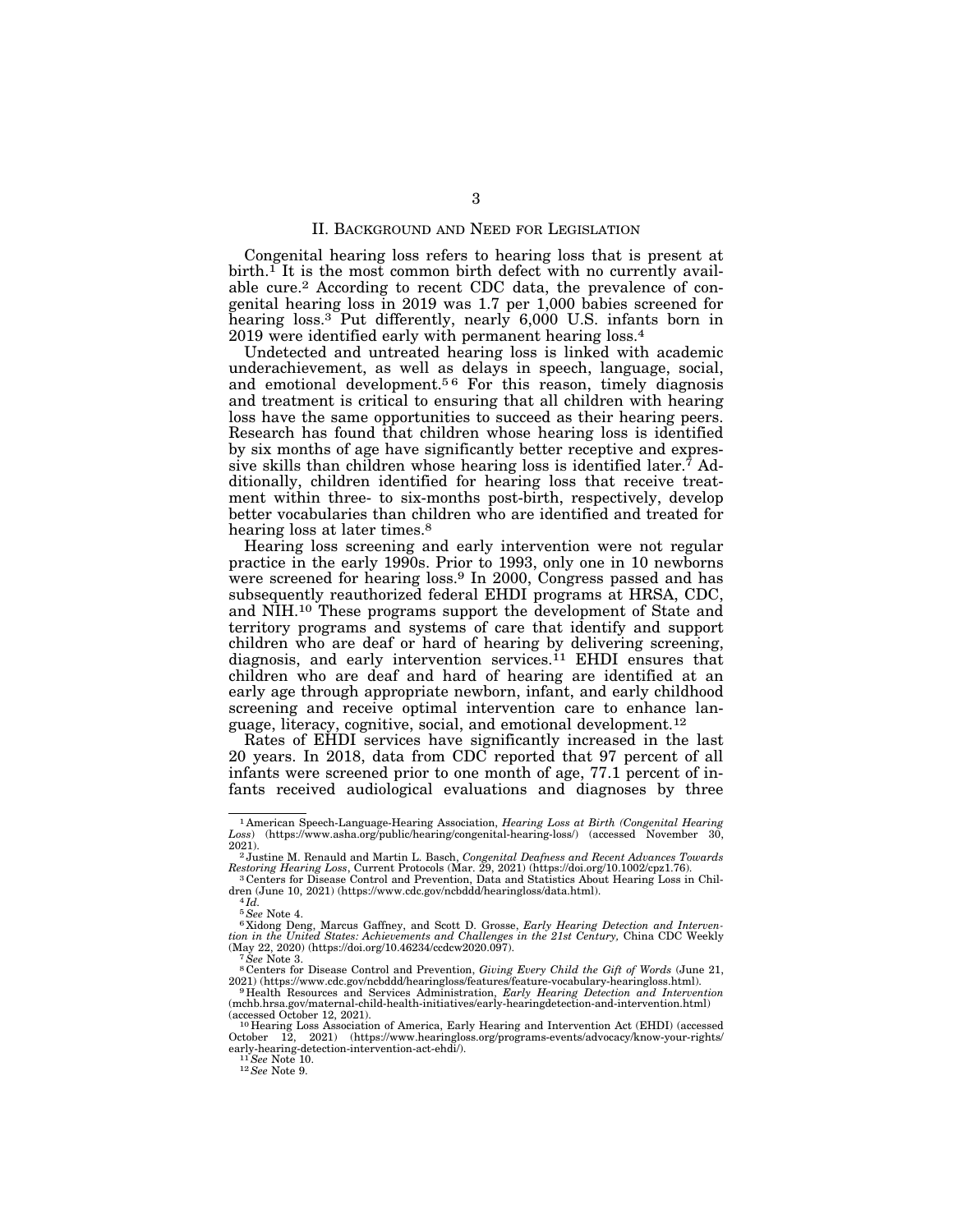months of age, and 70.1 percent of infants were enrolled in early intervention services before six months of age.13

H.R. 5561 would extend funding for the EHDI programs through fiscal year 2026, ensuring that these services would continue to be available for children that are deaf or hard of hearing.

### III. COMMITTEE HEARINGS

For the purposes of section 3(c) of rule XIII of the Rules of the House of Representatives, the following hearing was used to develop or consider H.R. 5561:

The Subcommittee on Health held a legislative hearing on October 20, 2021, entitled ''Enhancing Public Health: Legislation to Protect Children and Families.'' The Subcommittee received testimony from the following witnesses:

• Bruce L. Cassis, D.D.S., M.A.G.D., President, Academy of General Dentistry;

• Raymond DuBois, M.D., Ph.D., Former President, American Association for Cancer Research;

• Donald M. Lloyd-Jones, M.D., Sc.M., President, American Heart Association;

• Ellyn Miller, President and Founder, Smashing Walnuts Foundation; and

• Rick Nolan, Former U.S. Representative of Minnesota.

#### IV. COMMITTEE CONSIDERATION

Representatives Brett Guthrie (R–KY) and Doris Matsui (D–CA) introduced H.R. 5561, the ''Early Hearing Detection and Intervention Act of 2021,'' on October 12, 2021, and it was referred to the Committee on Energy and Commerce. Subsequently, on October 13, 2021, H.R. 5561 was referred to the Subcommittee on Health. A legislative hearing was held on the bill on October 20, 2021.

On November 4, 2021, the Subcommittee on Health met in open markup session, pursuant to notice, to consider H.R. 5561 and 8 other bills. No amendments were offered during consideration of the bill. Upon conclusion of consideration of the bill, the Subcommittee on Health agreed to report the bill favorably to the full Committee, without amendment, by a voice vote.

On November 17, 2021, the full Committee met in open markup session, pursuant to notice, to consider H.R. 5561 and 11 other bills. During consideration of the bill, an amendment offered by Representative Matsui was agreed to by a voice vote. Upon conclusion of consideration of the bill, the full Committee agreed to a motion on final passage offered by Representative Pallone (D–NJ), Chairman of the Committee, to order H.R. 5561 reported favorably to the House, amended, by a voice vote.

#### V. COMMITTEE VOTES

Clause 3(b) of rule XIII of the Rules of the House of Representatives requires the Committee to list each record vote on the motion to report legislation and amendments thereto. The Committee advises that there were no record votes taken on H.R. 5561.

<sup>13</sup> 13 *Id.*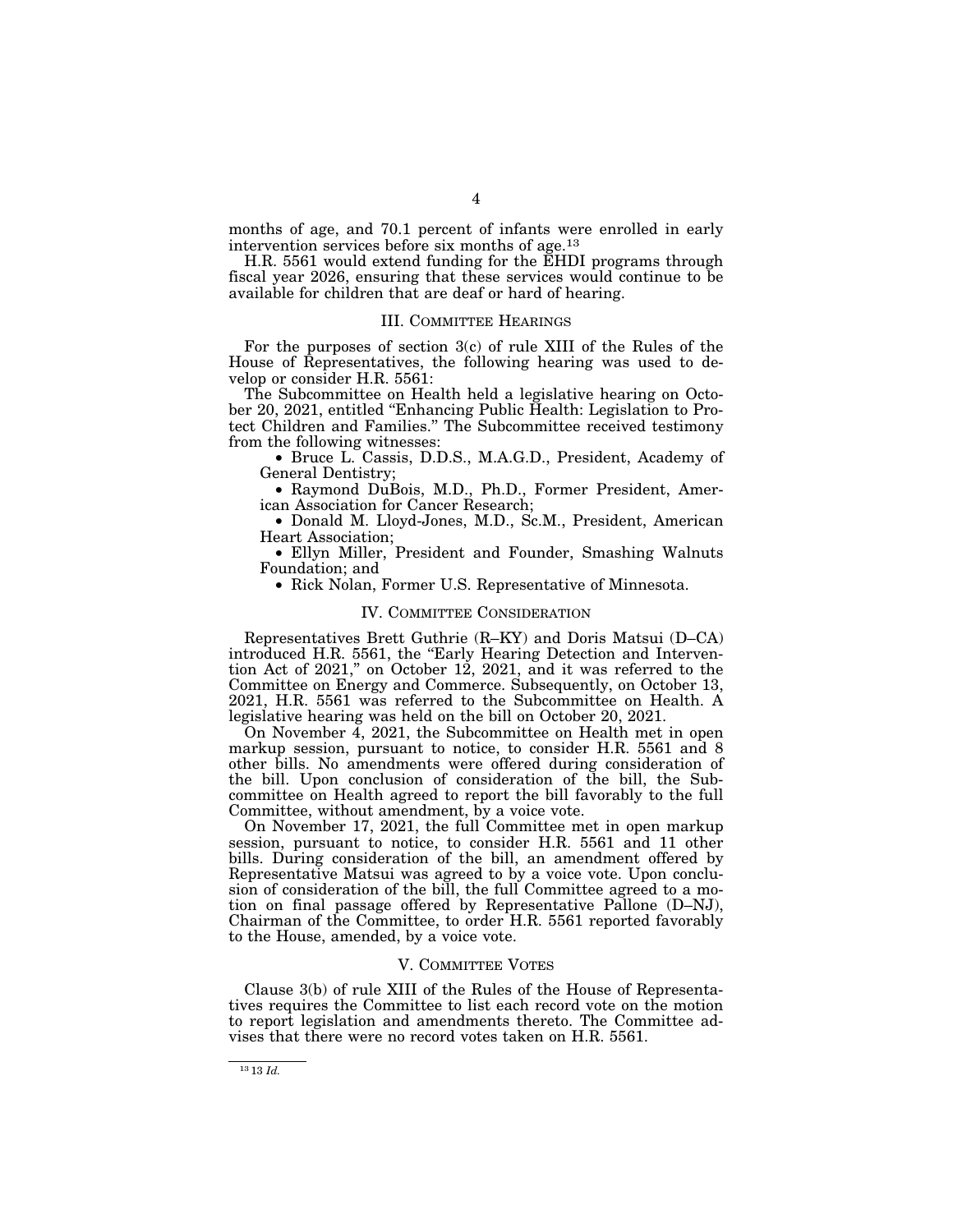### VI. OVERSIGHT FINDINGS

Pursuant to clause  $3(c)(1)$  of rule XIII and clause  $2(b)(1)$  of rule X of the Rules of the House of Representatives, the oversight findings and recommendations of the Committee are reflected in the descriptive portion of the report.

### VII. NEW BUDGET AUTHORITY, ENTITLEMENT AUTHORITY, AND TAX EXPENDITURES

Pursuant to 3(c)(2) of rule XIII of the Rules of the House of Representatives, the Committee adopts as its own the estimate of new budget authority, entitlement authority, or tax expenditures or revenues contained in the cost estimate prepared by the Director of the Congressional Budget Office pursuant to section 402 of the Congressional Budget Act of 1974.

The Committee has requested but not received from the Director of the Congressional Budget Office a statement as to whether this bill contains any new budget authority, spending authority, credit authority, or an increase or decrease in revenues or tax expenditures.

### VIII. FEDERAL MANDATES STATEMENT

The Committee adopts as its own the estimate of Federal mandates prepared by the Director of the Congressional Budget Office pursuant to section 423 of the Unfunded Mandates Reform Act.

## IX. STATEMENT OF GENERAL PERFORMANCE GOALS AND OBJECTIVES

Pursuant to clause 3(c)(4) of rule XIII, the general performance goal or objective of this legislation is to reauthorize EHDI programs for newborns, infants, and young children.

### X. DUPLICATION OF FEDERAL PROGRAMS

Pursuant to clause  $3(c)(5)$  of rule XIII, no provision of H.R. 5561 is known to be duplicative of another Federal program, including any program that was included in a report to Congress pursuant to section 21 of Public Law 111–139 or the most recent Catalog of Federal Domestic Assistance.

### XI. COMMITTEE COST ESTIMATE

Pursuant to clause  $3(d)(1)$  of rule XIII, the Committee adopts as its own the cost estimate prepared by the Director of the Congressional Budget Office pursuant to section 402 of the Congressional Budget Act of 1974.

### XII. EARMARKS, LIMITED TAX BENEFITS, AND LIMITED TARIFF **BENEFITS**

Pursuant to clause  $9(e)$ ,  $9(f)$ , and  $9(g)$  of rule XXI, the Committee finds that H.R. 5561 contains no earmarks, limited tax benefits, or limited tariff benefits.

#### XIII. ADVISORY COMMITTEE STATEMENT

No advisory committee within the meaning of section 5(b) of the Federal Advisory Committee Act was created by this legislation.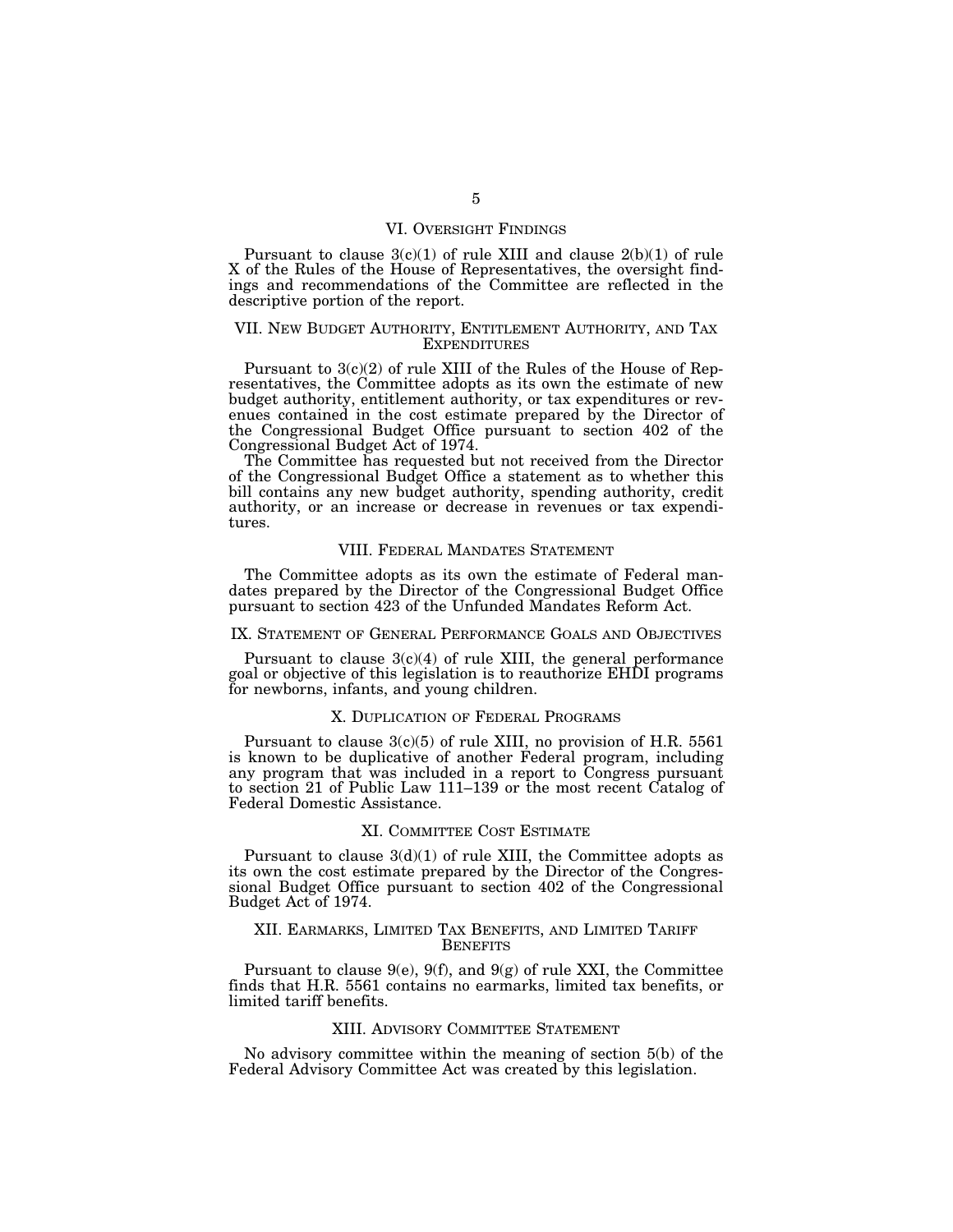### XIV. APPLICABILITY TO LEGISLATIVE BRANCH

The Committee finds that the legislation does not relate to the terms and conditions of employment or access to public services or accommodations within the meaning of section 102(b)(3) of the Congressional Accountability Act.

### XV. SECTION-BY-SECTION ANALYSIS OF THE LEGISLATION

### *Section 1. Short title*

Section 1 designates that the Act may be cited as the "Early Hearing Detection and Intervention Act of 2021.''

### *Sec. 2. Reauthorization of program for early detection, diagnosis, and treatment regarding deaf and hard-of-hearing newborns, infants, and young children*

Section 2 amends the Public Health Service Act to authorize \$17.8 million for programmatic activities at HRSA for each of fiscal years 2022 through 2026 to award grants or cooperative agreements to develop statewide newborn, infant, and young child hearing screening, evaluation, diagnosis, and intervention programs and systems, as well as provide for the recruitment, retention, education, and training of qualified personnel to conduct such activities.

Section 2 also authorizes \$16 million for programmatic activities at CDC for each of fiscal years 2022 through 2026 for grants or cooperative agreements to provide technical assistance to State agencies or designated entities of States related to hearing screening, evaluation, diagnosis, and intervention services.

In addition, Section 2 authorizes such sums as necessary for programmatic activities at the National Institute on Deafness and Other Communication Diseases for each of fiscal years 2022 through 2026 for research and development on the efficacy of new screening techniques, technology, and intervention, including clinical studies of screening methods and other related research.

### *Sec. 3. GAO study on State Early Hearing Detection and Intervention programs*

Section 3 requires GAO to conduct a study reviewing State EHDI programs. This study shall (1) analyze how information collected through State EHDI programs informs what is known about EHDI activities to ensure newborns, infants, and young children have access to timely hearing screenings and early interventions, including information on any disparities in such access; (2) analyze parent use of State EHDI websites when seeking health and programmatic guidance related to their child's hearing loss diagnosis; and (3) identify efforts and best practices of CDC, HRSA, and the National Institute on Deafness and Other Communication Disorders, and State EHDI programs to address disparities in outreach for or access to timely hearing screenings and early intervention as well as follow-up services. GAO shall complete the study and issue a report to the House Committee on Energy and Commerce and the Senate Committee on Health, Education, Labor, and Pensions within two years of enactment.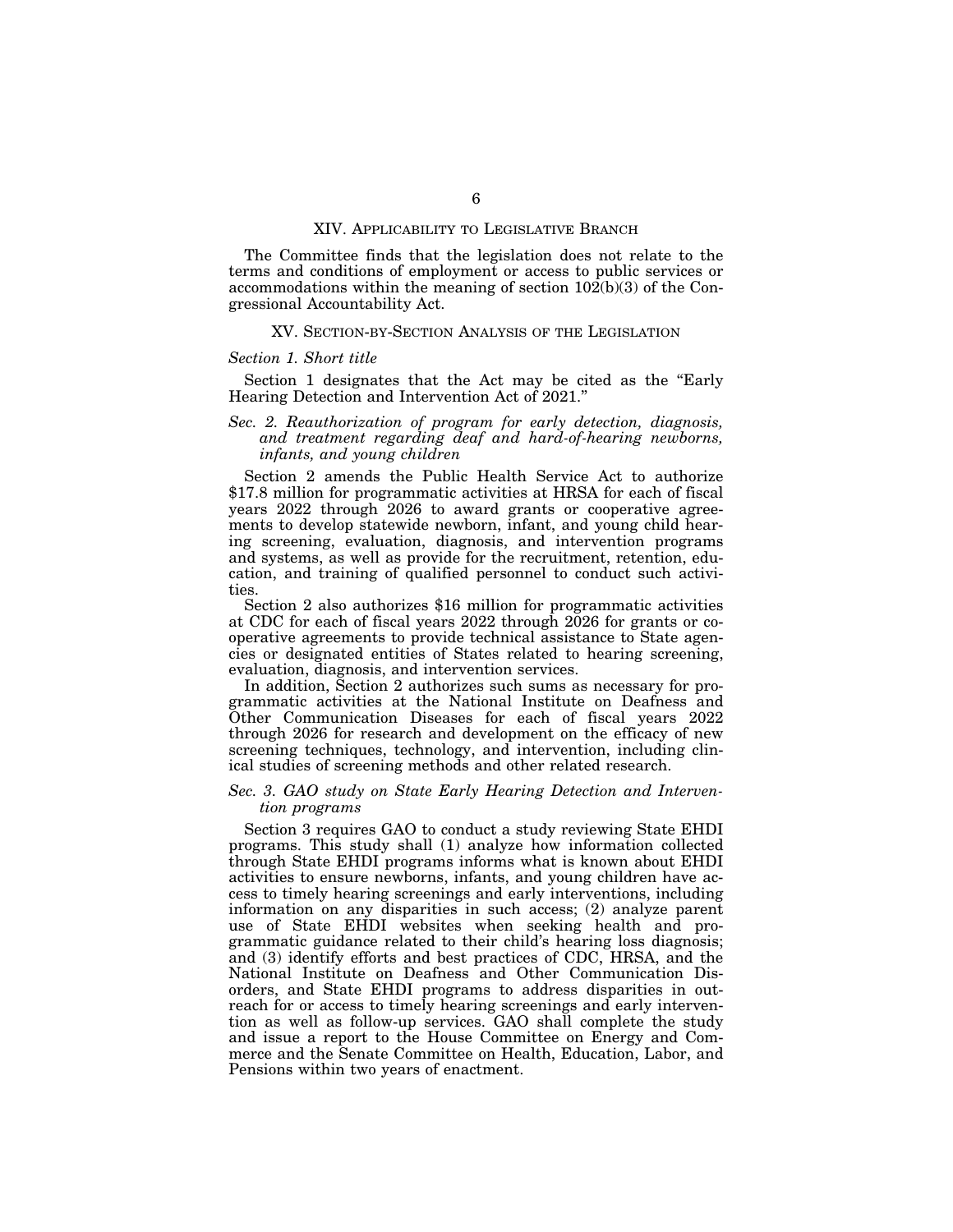XVI. CHANGES IN EXISTING LAW MADE BY THE BILL, AS REPORTED

In compliance with clause 3(e) of rule XIII of the Rules of the House of Representatives, changes in existing law made by the bill, as reported, are shown as follows (existing law proposed to be omitted is enclosed in black brackets, new matter is printed in italics, and existing law in which no change is proposed is shown in roman):

### **PUBLIC HEALTH SERVICE ACT**

\* \* \* \* \* \* \*

### TITLE III—GENERAL POWERS AND DUTIES OF PUBLIC HEALTH SERVICE

\* \* \* \* \* \* \*

## **PART P—ADDITIONAL PROGRAMS**

### \* \* \* \* \* \* \* **SEC. 399M. EARLY DETECTION, DIAGNOSIS, AND TREATMENT REGARD-ING DEAF AND HARD-OF-HEARING NEWBORNS, INFANTS, AND YOUNG CHILDREN.**

(a) STATEWIDE NEWBORN, INFANT, AND YOUNG CHILD HEARING SCREENING, EVALUATION AND INTERVENTION PROGRAMS AND SYS-TEMS.—The Secretary, acting through the Administrator of the Health Resources and Services Administration, shall make awards of grants or cooperative agreements to develop statewide newborn, infant, and young child hearing screening, evaluation, diagnosis, and intervention programs and systems, and to assist in the recruitment, retention, education, and training of qualified personnel and health care providers (including, as appropriate, education and training of family members), for the following purposes:

(1) To develop and monitor the efficacy of statewide programs and systems for hearing screening of newborns, infants, and young children (referred to in this section as "children"); prompt evaluation and diagnosis of children referred from screening programs; and appropriate educational, audiological, medical, and communication (or language acquisition) interventions (including family support), for children identified as deaf or hard-of-hearing, consistent with the following:

(A) Early intervention includes referral to, and delivery of, information and services by organizations such as schools and agencies (including community, consumer, and family-based agencies), in health care settings (including medical homes for children), and in programs mandated by part C of the Individuals with Disabilities Education Act, which offer programs specifically designed to meet the unique language and communication needs of deaf and hard-of-hearing children.

(B) Information provided to families should be accurate, comprehensive, up-to-date, and evidence-based, as appropriate, to allow families to make important decisions for their children in a timely manner, including decisions with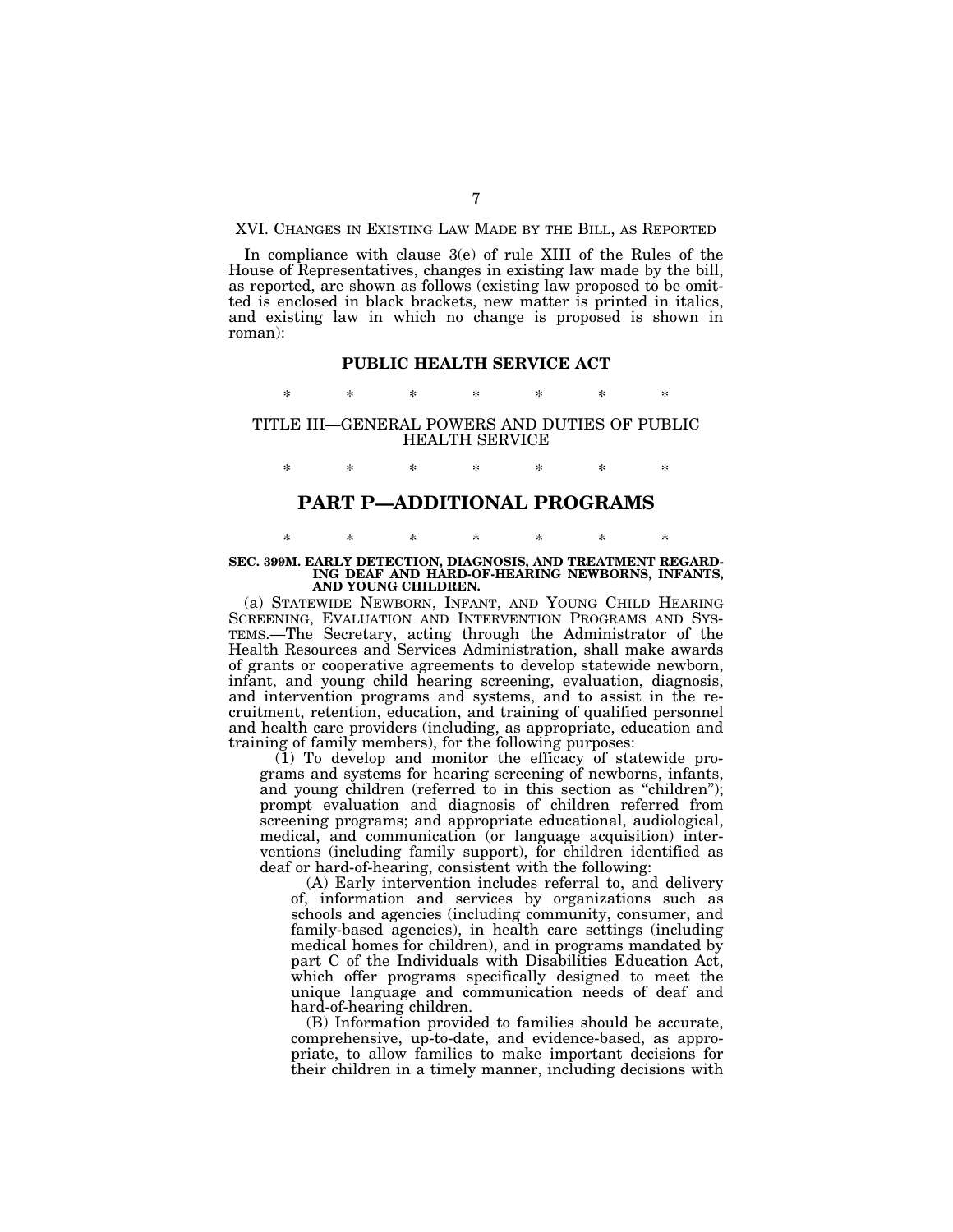respect to the full range of assistive hearing technologies and communications modalities, as appropriate.

(C) Programs and systems under this paragraph shall offer mechanisms that foster family-to-family and deaf and hard-of-hearing consumer-to-family supports.

(2) To continue to provide technical support to States, through one or more technical resource centers, to assist in further developing and enhancing State early hearing detection and intervention programs.

(3) To identify or develop efficient models (educational and medical) to ensure that children who are identified as deaf or hard-of-hearing through screening receive follow-up by qualified early intervention providers or qualified health care providers (including those at medical homes for children), and referrals, as appropriate, including to early intervention services under part C of the Individuals with Disabilities Education Act. State agencies shall be encouraged to effectively increase the rate of such follow-up and referral.

(b) TECHNICAL ASSISTANCE, DATA MANAGEMENT, AND APPLIED RESEARCH.—

(1) CENTERS FOR DISEASE CONTROL AND PREVENTION.—

(A) IN GENERAL.—The Secretary, acting through the Director of the Centers for Disease Control and Prevention, shall make awards of grants or cooperative agreements to provide technical assistance to State agencies or designated entities of States—

(i) to develop, maintain, and improve data collection systems related to newborn, infant, and young child hearing screening, evaluation (including audiologic, medical, and language acquisition evaluations), diagnosis, and intervention services;

(ii) to conduct applied research related to newborn, infant, and young child hearing screening, evaluation, and intervention programs and outcomes;

(iii) to ensure quality monitoring of hearing screening, evaluation, and intervention programs and systems for newborns, infants, and young children; and

(iv) to support newborn, infant, and young child hearing screening, evaluation, and intervention programs, and information systems.

(B) USE OF AWARDS.—The awards made under subparagraph (A) may be used—

(i) to provide technical assistance on data collection and management, including to coordinate and develop standardized procedures for data management;

(ii) to assess and report on the cost and program effectiveness of newborn, infant, and young child hearing screening, evaluation, and intervention programs and systems;

(iii) to collect data and report on newborn, infant, and young child hearing screening, evaluation, diagnosis, and intervention programs and systems for applied research, program evaluation, and policy improvement;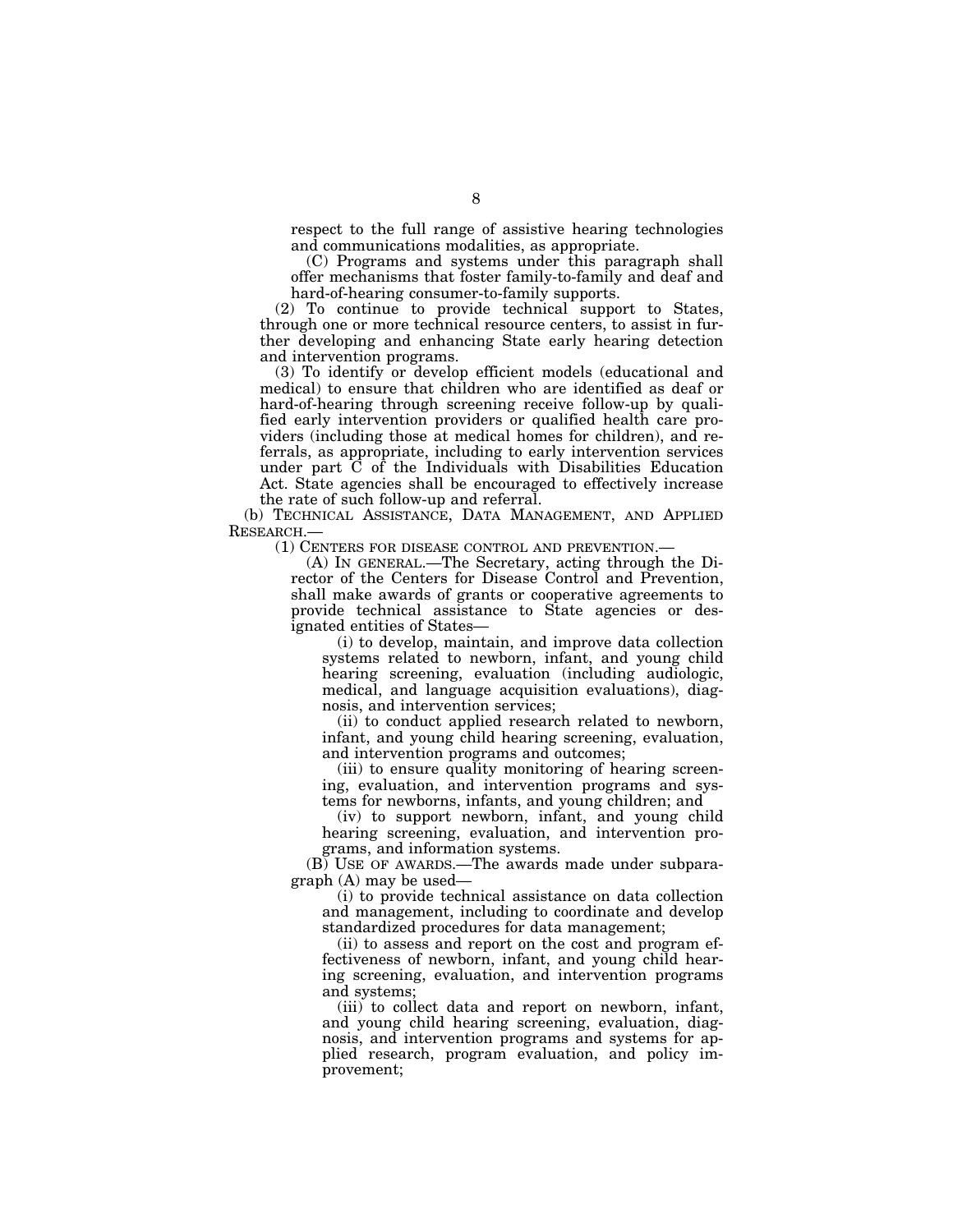(iv) to identify the causes and risk factors for congenital hearing loss;

(v) to study the effectiveness of newborn, infant, and young child hearing screening, audiologic and medical evaluations and intervention programs and systems by assessing the health, intellectual and social developmental, cognitive, and hearing status of these children at school age; and

(vi) to promote the integration and interoperability of data regarding early hearing loss across multiple sources to increase the flow of information between clinical care and public health settings, including the ability of States and territories to exchange and share data.

(2) NATIONAL INSTITUTES OF HEALTH.—The Director of the National Institutes of Health, acting through the Director of the National Institute on Deafness and Other Communication Disorders, shall for purposes of this section, continue a program of research and development on the efficacy of new screening techniques and technology, including clinical studies of screening methods, studies on efficacy of intervention, and related research.<br>(c) COORDINATION AND COLLABORATION.—

(1) IN GENERAL.—In carrying out programs under this section, the Administrator of the Health Resources and Services Administration, the Director of the Centers for Disease Control and Prevention, and the Director of the National Institutes of Health shall collaborate and consult with—

(A) other Federal agencies;

(B) State and local agencies, including agencies responsible for early intervention services pursuant to title XIX of the Social Security Act (Medicaid Early and Periodic Screening, Diagnosis and Treatment Program); title XXI of the Social Security Act (State Children's Health Insurance Program); title V of the Social Security Act (Maternal and Child Health Block Grant Program); and part C of the Individuals with Disabilities Education Act;

(C) consumer groups of, and that serve, individuals who are deaf and hard-of-hearing and their families;

(D) appropriate national medical and other health and education specialty organizations;

(E) individuals who are deaf or hard-of-hearing and their families;

(F) other qualified professional personnel who are proficient in deaf or hard-of-hearing children's language and who possess the specialized knowledge, skills, and attributes needed to serve deaf and hard-of-hearing children, and their families;

(G) third-party payers and managed care organizations; and

(H) related commercial industries.

(2) POLICY DEVELOPMENT.—The Administrator of the Health Resources and Services Administration, the Director of the Centers for Disease Control and Prevention, and the Director of the National Institutes of Health shall coordinate and col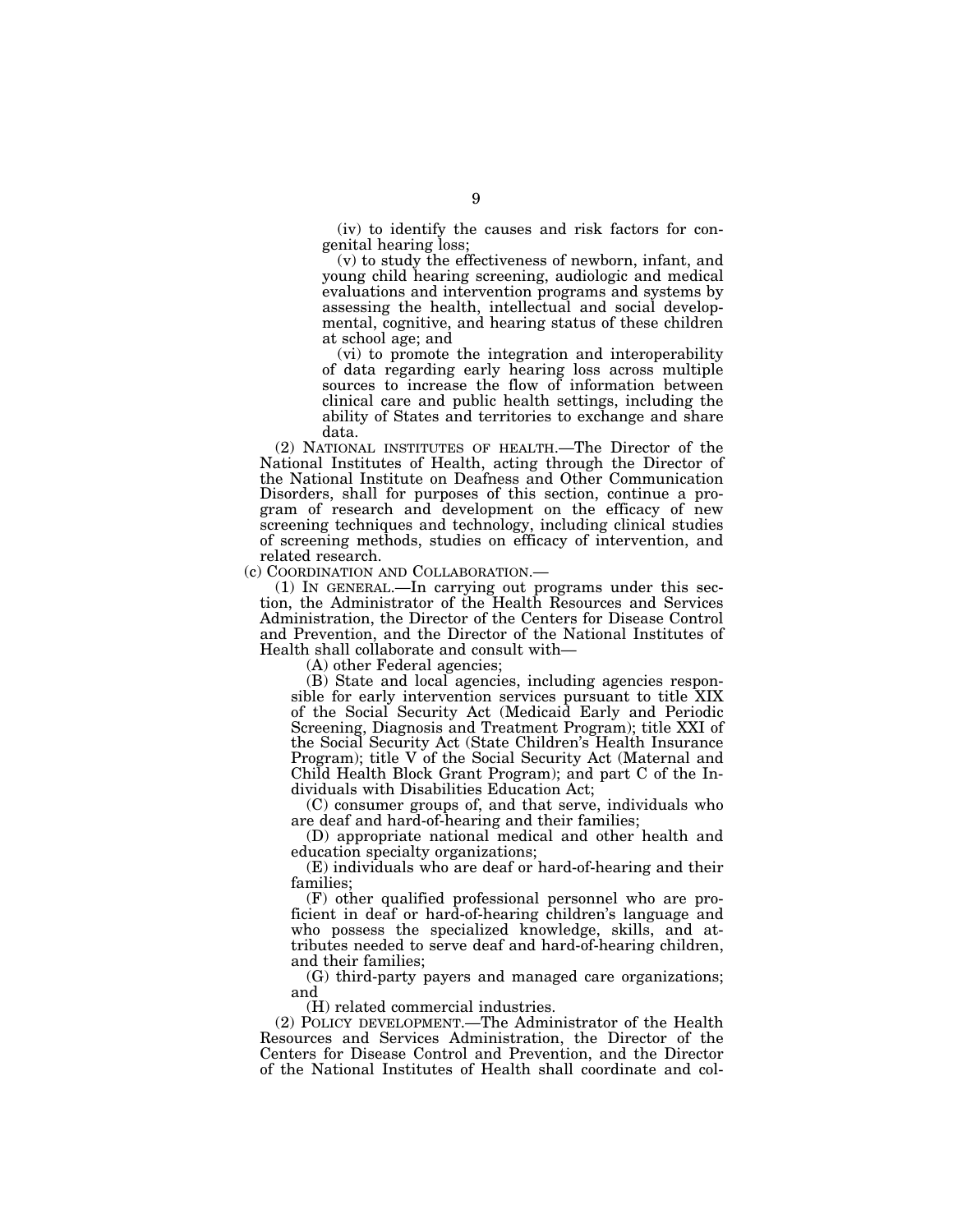laborate on recommendations for policy development at the Federal and State levels and with the private sector, including consumer, medical and other health and education professional-based organizations, with respect to newborn and infant hearing screening, evaluation, diagnosis, and intervention programs and systems.

(3) STATE EARLY DETECTION, DIAGNOSIS, AND INTERVENTION PROGRAMS AND SYSTEMS; DATA COLLECTION.—The Administrator of the Health Resources and Services Administration and the Director of the Centers for Disease Control and Prevention shall coordinate and collaborate in assisting States—

(A) to establish newborn, infant, and young child hearing screening, evaluation, diagnosis, and intervention programs and systems under subsection (a); and

(B) to develop a data collection system under subsection (b).

(d) RULE OF CONSTRUCTION; RELIGIOUS ACCOMMODATION.—Nothing in this section shall be construed to preempt or prohibit any State law, including State laws that do not require the screening for hearing loss of children of parents who object to the screening on the grounds that such screening conflicts with the parent's religious beliefs.

(e) DEFINITIONS.—For purposes of this section:

(1) The term ''audiologic'', when used in connection with evaluation, means procedures—

(A) to assess the status of the auditory system;

(B) to establish the site of the auditory disorder, the type and degree of hearing loss, and the potential effects of hearing loss on communication; and

(C) to identify appropriate treatment and referral options, including—

(i) linkage to State coordinating agencies under part C of the Individuals with Disabilities Education Act or other appropriate agencies;

(ii) medical evaluation;

(iii) assessment for the full range of assistivehearing technologies appropriate for newborns, infants, and young children;

(iv) audiologic rehabilitation treatment; and

(v) referral to national and local consumer, self-help, parent, family, and education organizations, and other family-centered services.

(2) The term "early intervention" means-

(A) providing appropriate services for the child who is deaf or hard-of-hearing, including nonmedical services; and (B) ensuring that the family of the child is—

(i) provided comprehensive, consumer-oriented information about the full range of family support, training, information services, and language acquisition in oral and visual modalities; and

(ii) given the opportunity to consider and obtain the full range of such appropriate services, educational and program placements, and other options for the child from highly qualified providers.